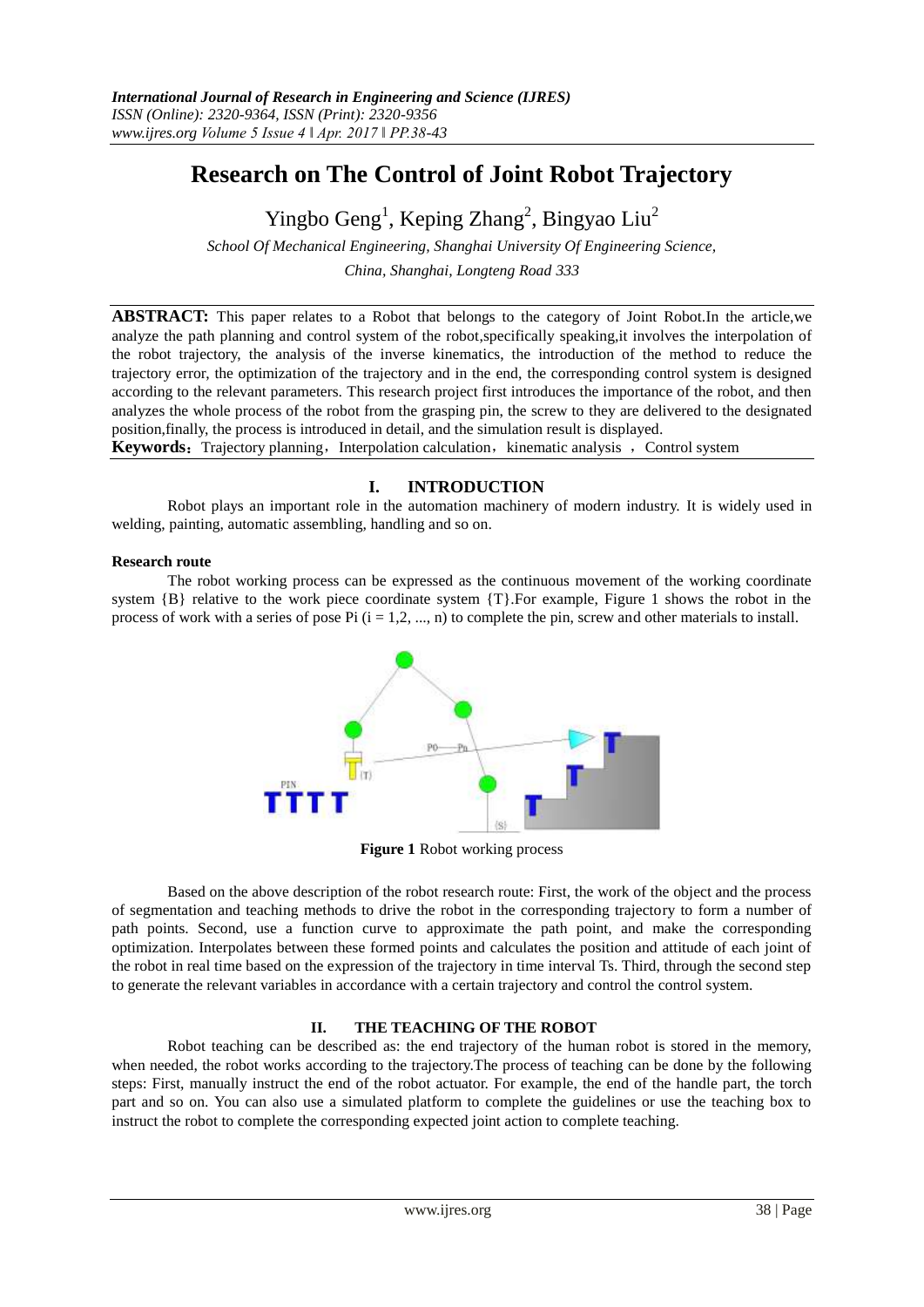#### **III. INTERPOLATION**

#### **3.1 Space interpolation**

Introduce the linear interpolation after the introduction of circular interpolation.[2] Assume that the coordinates at both ends of the straight line are P0 (X0, Y0, Z0) and Pe (Xe, Ye, Ze) and the robot's attitude. The positional attitude of these important path points can be obtained by teaching methods. The length of the line is L。

$$
L = \sqrt{(X_e - X_0)^2 + (Y_e - Y_0)^2 + (Z_e - Z_0)^2}
$$
 (1)

*v* is speed; Ts is Interpolation cycle;  $d_1 = vT_s$  is Internal distance; *a* is Acceleration; *v*<sub>0</sub> is Starting speed;

 $v_0 T_s + \frac{1}{2} a T_s^2$  $d_2 = v_0 T_s + \frac{1}{2} a T_s^2$  is the distance within the interpolation cycle;  $t_3 = t_2 = \frac{v_0}{a}$  $t_3 = t_2 = \frac{v_0}{v_0}$  is acceleration and deceleration

time;  $t = t_1 + t_2 + t_3$  is total time;  $N = \frac{t}{T_s}$  is the number of interpolation points;

 Circular interpolation refers to the intersection of the arc plane and the three planes of the base coordinate system. Take XOY plane arc as an example. Suppose P1, P2, P3 are not on the same line, as shown in Figure 2.



**Figure 2** circular interpolation

V is linear velocity of the arc; t is interpolation interval. The same formula as the straight line is obtained:

$$
X_{i+1} = X_i \cos\Delta\theta - Y_i \sin\Delta\theta
$$
  
\n
$$
Y_{i+1} = X_i \cos\Delta\theta + Y_i \sin\Delta\theta
$$
  
\n
$$
\theta_{i+1} = \theta_i + \Delta\theta
$$
 (2)

Figure 3 can help illustrate the process of turning a circular arc into a circular arc. It can have three steps to illustrate: First, the three-dimensional graphics are mapped to two-dimensional plane.  $(X_{i+1}, Y_{i+1})$  is obtained by using the above interpolation method in the two-dimensional plane. Finally, the coordinate values are converted to the coordinates of the base coordinate system.



**Figure 3** The relationship between the base coordinates and space Arc plane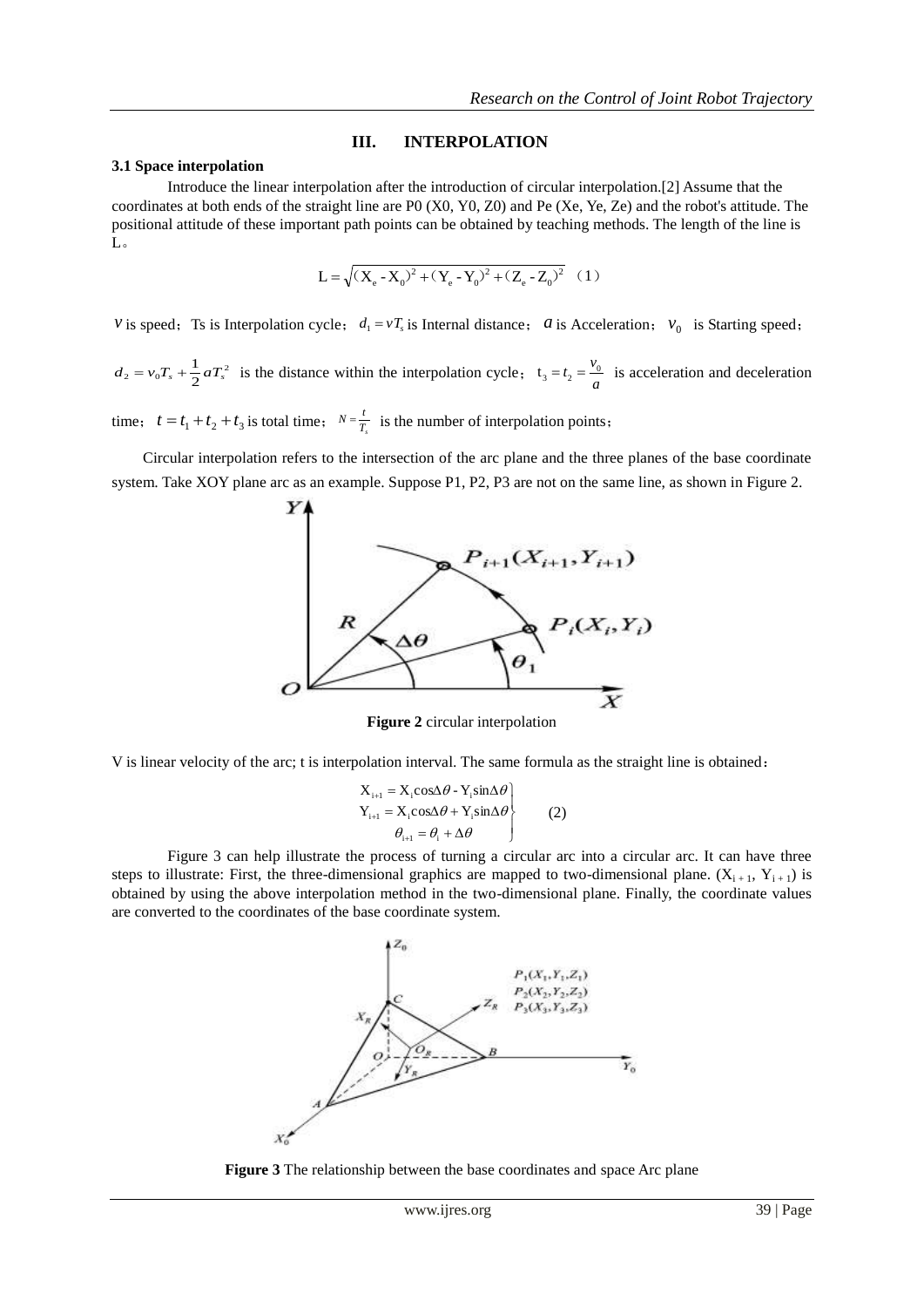The following steps can complete the conversion from the coordinate obtained: first, the origin OR XRYRZR the original coordinate system into the coordinate origin O; second, rotational angle θ about the axis ZR, allowing X0 and XR parallel to each other; the first Third, around the XR axis rotation angle, get Z0 and ZR parallel to each other. In order to obtain the original coordinate system to ORXRYRZR coordinate system after the conversion of the coordinates, through the coordinate transformation after the inverse of the following conversion matrix  $T_R^{-1}$ :

$$
T_{R}^{-1} = \begin{bmatrix} \cos\theta & \sin\theta & 0 & -(\mathbf{X}_{OR}\cos\theta + \mathbf{X}_{OR}\sin\theta \\ -\sin\theta\cos\theta & \cos\theta\cos\alpha & \sin\alpha & -(\mathbf{X}_{OR}\sin\theta\cos\alpha + \mathbf{Y}_{OR}\cos\theta\cos\alpha + \mathbf{Z}_{OR}\sin\alpha) \\ \sin\theta\sin\alpha & -\cos\theta\sin\alpha & \cos\alpha & -(\mathbf{X}_{OR}\sin\theta\sin\alpha + \mathbf{Y}_{OR}\cos\theta\sin\alpha + \mathbf{Z}_{OR}\cos\alpha) \\ 0 & 0 & 0 & 1 \end{bmatrix} (3)
$$
\n
$$
\begin{bmatrix} u_{1} \\ v_{1} \\ w_{1} \\ 1 \end{bmatrix} = T_{R}^{-1} \begin{bmatrix} x_{1} \\ y_{1} \\ z_{1} \\ 1 \end{bmatrix} \begin{bmatrix} u_{2} \\ v_{2} \\ u_{2} \\ 1 \end{bmatrix} = T_{R}^{-1} \begin{bmatrix} x_{2} \\ y_{2} \\ z_{2} \\ 1 \end{bmatrix} \begin{bmatrix} u_{3} \\ v_{3} \\ u_{3} \\ 1 \end{bmatrix} = T_{R}^{-1} \begin{bmatrix} x_{3} \\ y_{3} \\ z_{4} \\ 1 \end{bmatrix} (4)
$$

#### **3.2 joint space interpolation**

First of all to establish the corresponding constraints [1]. The initial angle of the angle function  $\theta$  (t) of the joint at  $t_0 = 0$  is the angle of termination at  $t_f$ . In practice, the starting and ending points satisfy the following constraints.

$$
\begin{aligned}\n\theta \ (t_0) &= \theta_0 \\
\theta \ (t_f) &= \theta_f \\
\dot{\theta} \ (t_0) &= \dot{\theta}_0 \\
\dot{\theta} \ (t_0) &= \dot{\theta}_0 \\
\ddot{\theta} \ (t_0) &= \ddot{\theta}_0 \\
\ddot{\theta} \ (t_f) &= \ddot{\theta}_f\n\end{aligned}
$$
\n(5)

Combine Constraints and Five Interpolation Functions:

$$
\theta_{(t)} = C_0 + C_1 t + C_2 t^2 + C_3 t^3 + C_4 t^4 + C_5 t^5 \tag{6}
$$

The coefficient of the interpolation function can be obtained  $C_0$ ,  $C_1$ ,  $C_2$ ,  $C_3$ ,  $C_4$  and  $C_5$ . The result of the obtained five interpolation function coefficients is:

$$
\begin{cases}\nC_0 = \theta_0 \\
C_1 = \dot{\theta}_0 \\
C_2 = \frac{\ddot{\theta}_0}{2} \\
C_3 = \frac{20\theta_f - 20\theta_0 - (8\dot{\theta}_f + 12\dot{\theta}_0)t_f - (3\ddot{\theta}_0 - \ddot{\theta}_f)t_f^2}{2t_f^3}\n\end{cases}
$$
\n(7)\n
$$
C_4 = \frac{30\theta_0 - 30\theta_f + (14\dot{\theta}_f + 16\dot{\theta}_0)t_f + (3\ddot{\theta}_0 - 2\ddot{\theta}_f)t_f^2}{2t_f^4}\n\end{cases}
$$
\n(7)

According to the interpolation function  $\theta$  (t) can be drawn as shown in Figure 5. The solid line represents the angle of change, the dotted line represents the varying angular velocity, and the fine red line indicates the angular acceleration.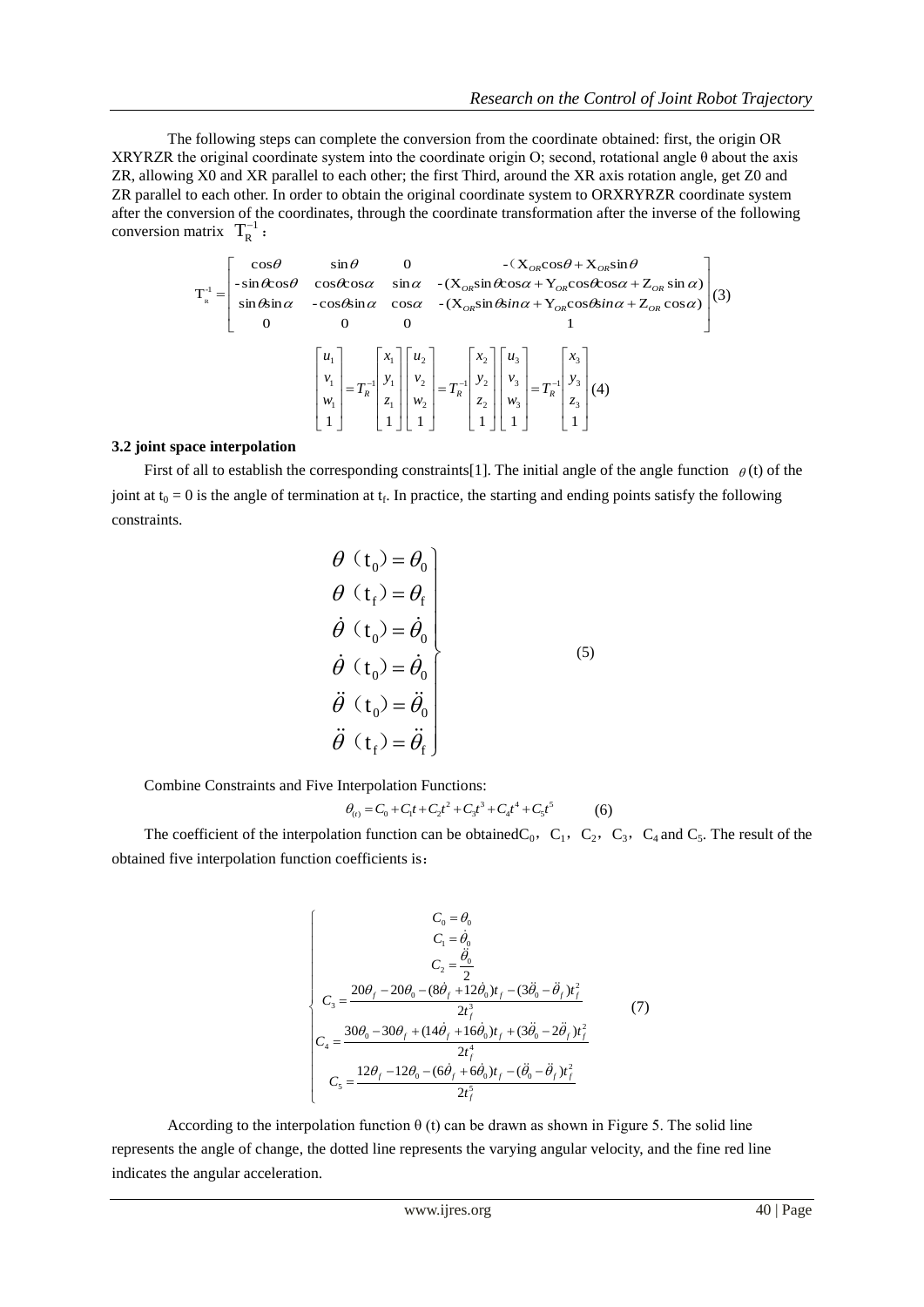

**Figure 5** Articulated trajectories of five-order polynomial interpolation

If there are multiple position gestures in the path planning of the robot, as in the figure below, there are C and D track points in addition to the A and B points. First, we use the inverse kinematics to find the variable values of each point in each joint. Secondly, we regard the corresponding joint variables of each end of the actuator as the interpolation point of the starting point and the end point. Figure 6 shows a smooth docking of each inserted point, you can link a motion curve into a robot.



**Figure 6** Robot job path point

#### **3.3 Path optimization**

The end of the curve after interpolation is not smooth in a complete trajectory.[2] If the speed and acceleration function cannot be smooth enough to the robot parts will have a destructive impact. This is obviously unreasonable. In order to be able to solve this problem in a different position of the transition zone with a parabola to form a transition zone. The parabola can ensure that the acceleration of the period is constant, so that the speed of the starting point and the end point can be made smooth. This will cause the position and velocity of the entire spatial trajectory to be smoothly connected to one piece. As shown in Figure 6.





 $t_a$  represents the parabolic delay time, the figure shows the same size of the acceleration at both ends and the symbols are different. This track is not difficult to see how many solutions. As shown in Figure 8. $t<sub>h</sub>$  is the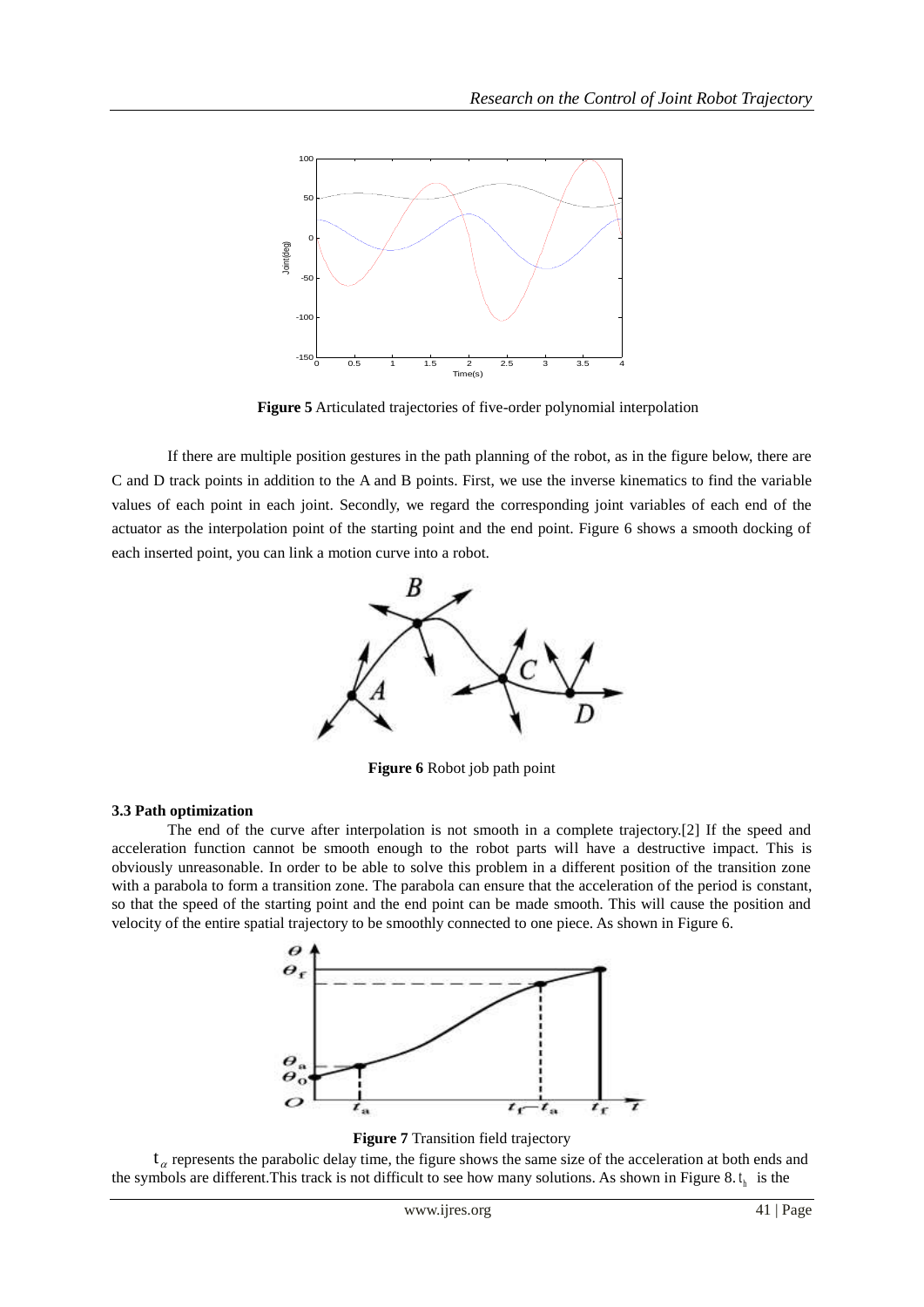midpoint of time;  $\theta_h$  Position midpoint;  $t_f = 2t_h$ .

The movement of the robot is smooth and continuous so that the following relationship is satisfied:

$$
\ddot{\theta}t_{\alpha} = \frac{\theta_{h} - \theta_{\varepsilon}}{t_{h} - t_{\alpha}} \tag{8}
$$

$$
\theta_{\alpha} = \theta_0 + \frac{1}{2}\vec{\theta}t_{\alpha}^2 \tag{9}
$$

$$
\theta_{\rm h} = \frac{(\theta_{\rm f} + \theta_0)}{2} \tag{10}
$$

Can get:

$$
\ddot{\theta}_{\alpha}^{2} - \ddot{\theta}_{\text{f}} t_{\alpha} + (\theta_{\text{f}} - \theta_{0}) = 0 \qquad (11)
$$

 $\theta_0$ ,  $\theta_f$ ,  $\theta_{tf}$  Is a known condition. The usual practice is to select the value of the acceleration, and then find the corresponding  $t_{\alpha}$ :

$$
\mathbf{t}_{\alpha} = \frac{\mathbf{t}_{\rm f}}{2} - \frac{\sqrt{\ddot{\theta}^2 \mathbf{t}_{\rm f}^2 - 4 \ddot{\theta} \ (\theta_{\rm f} - \theta_0)}}{2 \ddot{\theta}} \tag{12}
$$

From the above formula, we can get the corner of the constraints of the following conditions:

$$
\ddot{\theta} \ge \frac{4(\theta_{\rm f} - \theta_{\rm 0})}{t_{\rm f}^2} (13)
$$

If the above equal sign is established, there will be a little overlap. If the acceleration is too large will become no transition zone of the linear situation can not achieve the desired effect.  $\theta_i$ ,  $\theta_j$  and

 $\theta_k$  Represents three adjacent path points. The linear function will connect to each of the two adjacent track

points and use a parabolic transition. If the selected acceleration is appropriate, the actual path will become very desirable, as shown in Figure 9.



**Figure 8** Multi-segment linear trajectory with parabolic transition domain

#### **3.4 Interpolation error reduction method**

In the process of control of the trajectory, each time the interpolation variable value (coordinate value) of a certain track point is obtained, the corresponding position is realized by enlarging the driving servo motor